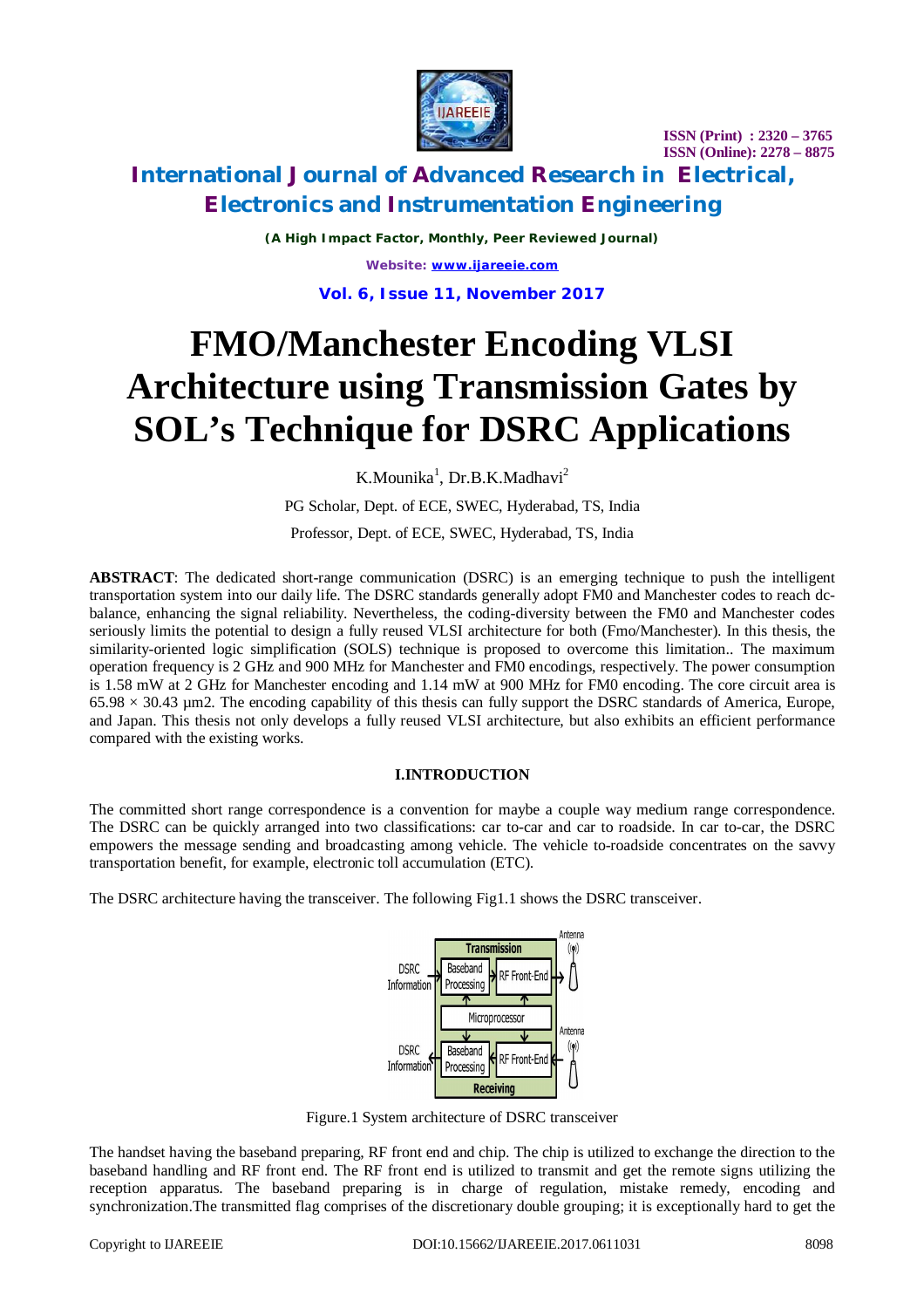

# **International Journal of Advanced Research in Electrical, Electronics and Instrumentation Engineering**

*(A High Impact Factor, Monthly, Peer Reviewed Journal)*

*Website: [www.ijareeie.com](http://www.ijareeie.com)*

### **Vol. 6, Issue 11, November 2017**

dc-adjust. The FM0 and Manchester are give the transmitted flag and after that the dc-adjust. The (SOLS) closeness arranged rationale rearrangements having the two strategies: zone minimized retiming and adjust rationale operation sharing. The region smaller retiming used to diminish the transistor tallies and LUT's. The adjust rationale operation sharing is utilized to consolidate the FM0 and Manchester encoding.The DSRC standards have been established by several organizations in different countries. These DSRC standards of America, Europe, and Japan are shown in Table. The data rate individually targets at 500 kb/s, 4 Mb/s, and 27 Mb/s with carrier frequency of 5.8 and 5.9 GHz. The regulation techniques join sufficiency move keying, stage move keying, and orthogonal recurrence division multiplexing. For the most part, the waveform of transmitted flag is relied upon to have zero-mean for vigor issue, and this is additionally alluded to as dc-adjust. The transmitted flag comprises of self-assertive parallel succession, which is hard to get dc-adjust. The motivations behind FM0 and Manchester codes can give the transmitted flag dc-adjust. Both FM0 and Manchester codes are generally received in encoding for downlink. The VLSI models of FM0 and Manchester encoders are checked on as takes after. The framework engineering of DSRC handset is appeared in Fig.1. The upper and base parts are devoted for transmission and accepting, individually. This handset is ordered into three essential modules: microchip, baseband handling, and RF front-end.The microprocessor interprets instructions from media access control to schedule the tasks of baseband processing and RF front-end. The baseband processing is responsible for modulation, error correction, clock synchronization, and encoding. The RF front-end transmits and receives the wireless signal through the antenna.

### **REVIEW OF VLSI ARCHITECTURES FOR FM0 ENCODER AND MANCHESTER ENCODER**

In this task utilizes another Manchester code generator composed at transistor level. This generator utilizes 32 transistors and has an indistinguishable many-sided quality from a standard D flip-slump. It is proposed to be utilized as a part of a complex optical correspondence framework. The primary advantage of this outline is to utilize a time flag running at an indistinguishable recurrence from the information. Yield changes on the rising edge and falling edge of the clock. Facilitate a nMOS transistor is utilized to build the recurrence of operation up to 5 GHz and a rapid VLSI engineering completely reused with Manchester and Miller encodings for radio recurrence distinguishing proof (RFID) applications. This outline is acknowledged in 0.35-μm CMOS innovation and the greatest operation recurrence is 200 MHz. The Manchester encoding design for ultrahigh recurrence (UHF) RFID label emulator is likewise utilized as a part of this venture. This equipment engineering is directed from the limited state machine (FSM) of Manchester code, and is acknowledged into field-programmable door cluster (FPGA) prototyping framework. The most extreme operation recurrence of this outline is around 256 MHz. The comparable outline strategy is additionally connected to exclusively build FM0 and Miller encoders likewise for UHF RFID Tag emulator. Its greatest operation recurrence is around 192 MHz Also a recurrence move keying (FSK) adjustment and demodulation with Manchester codec in equipment acknowledgment is finished.

#### **II.PROPOSED SYSTEM FM0 ENCODING**

FM0 is otherwise called Biphase space encoding. A change is available on each piece and an extra progress may happen amidst the bit. Here the information rate is twice. Adequate clock data can be recouped from the information stream with the goal that a different clock isn't required. Along these lines, for transmission, the quantity of wires is limited. Rationale 0 speaks to the change in the focal point of the bit. Rationale 1 speaks to there is no progress from the focal point of bit. This encoding information contains adequate data to recuperate a clock from the information. It needs to achieve the DC adjust and upgrade flag unwavering quality. It is utilized to diminish clamor and transmission control. Fig 2.3 demonstrates the codeword structure of FM0 The FM0 having the accompanying three guidelines.

- If X is the rationale 0, the FM0 code has the progress between the An and B when clock occasion happens.<br>If X is the rationale 1, there is no change is permitted between the An and B.
- If X is the rationale 1, there is no change is permitted between the An and B.
- $\Box$  The change is designated among each FM0 code regardless of what the X is toward the finish of each clock beat.



Figure.2 Codeword structure of FM0.

The wave form is given below the by following the above rules three. The FM0 having the clock and then the x. The clock and then the cycle having the cycle in each transaction.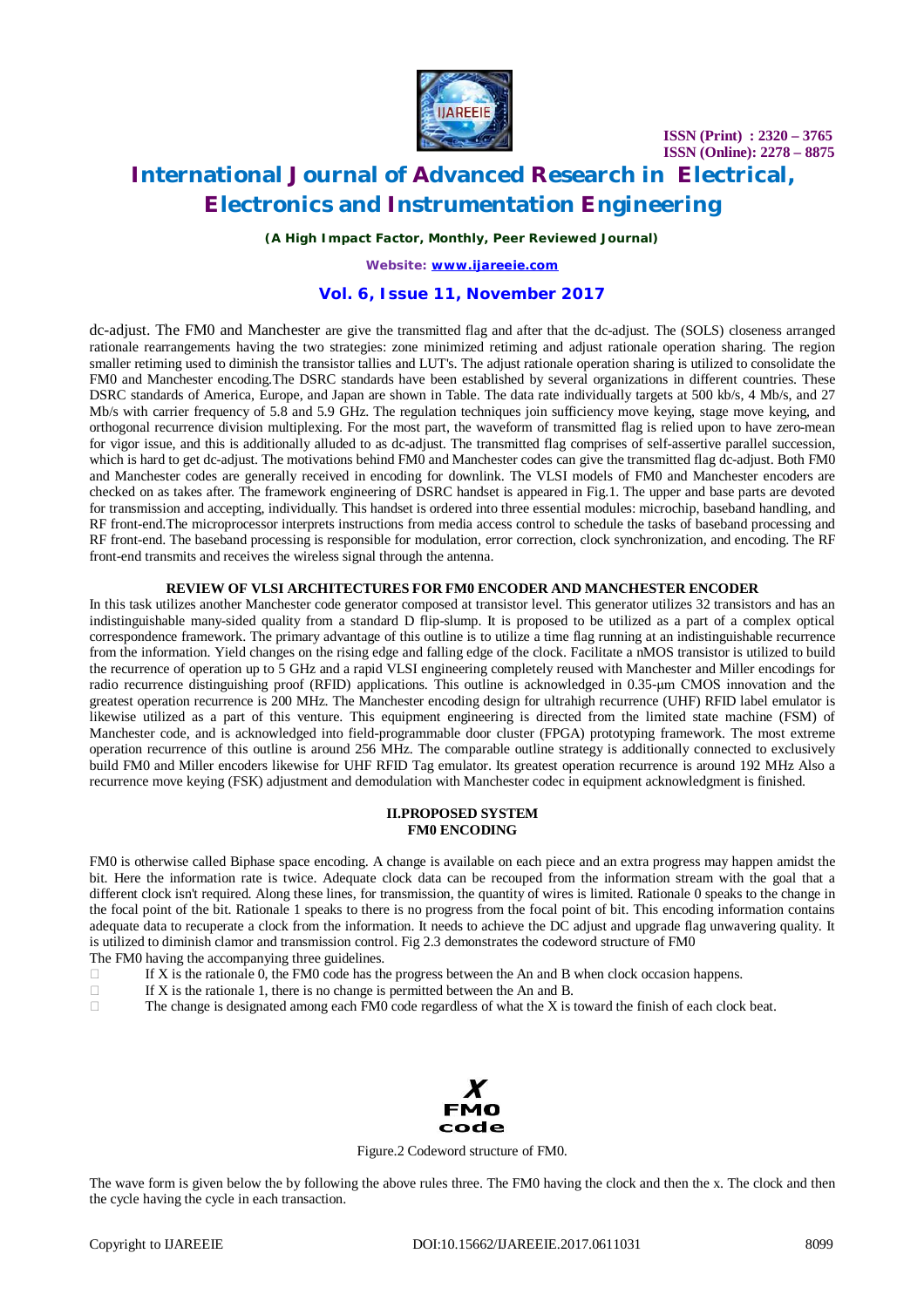

# **International Journal of Advanced Research in Electrical, Electronics and Instrumentation Engineering**

*(A High Impact Factor, Monthly, Peer Reviewed Journal)*

*Website: [www.ijareeie.com](http://www.ijareeie.com)*

**Vol. 6, Issue 11, November 2017**



A FM0 coding illustration is appeared in Fig. At cycle 1, the X is rationale 0; subsequently, a progress happens on its FM0 code, as indicated by run 1. For straightforwardness, this change is at first set from rationale 0 to - 1. As indicated by run 3, a progress is assigned among each FM0 code, and accordingly the rationale 1 is changed to rationale 0 in the start of cycle 2. At that point, as per govern 2, this rationale level is hold with no progress in whole cycle 2 for the X of rationale 1.Thus, the FM0 code of each cycle can be inferred with these three guidelines specified before.

#### **MANCHESTER ENCODING**

Manchester encoding is likewise called stage encoding. It can be utilized for a higher working recurrence. Manchester encoding is an extremely basic strategy and is likely the most ordinarily utilized. The signs can be transmitted serially. In Manchester encoding the normal power is dependably the same, regardless of what information is transmitted. Contrasted with all other encoding strategies, Manchester code takes after a calculation to encode the information. It generally delivers a progress at the focal point of the bit. It contains adequate data to recoup a clock. So if the information rate is twice, adequate clock data can be recuperated from the information stream with the goal that different timekeepers are not required. Subsequently, the electrical association utilizing Manchester code is effectively a galvanic partner isolator (it is the standard of detaching practical areas of electric frameworks to counteract current stream) utilizing a system isolator for straightforward balanced segregation change. In this manner, while transmitting the information, the quantity of wires is limited, which is utilized to decrease the clamor and transmission control.

Rationale "1" speaks to the progress from HIGH to LOW. Rationale "0" speaks to the change from LOW to HIGH. To get a fast, give a synchronized information source as the principal clock beat for input information. While transmitting the information, it is an advanced encoding in which information transmission bits are spoken to by changes starting with one rationale then onto the next rationale. The length of each piece is set as default, and it expends the signs as self-timing. The heading of the progress chooses the condition of the bit. It is here and there important to have a change amidst a bit with the goal that the progress got toward the starting time frame is ignored.



Figure.4 Manchester encoding

The Manchester encoding is realized with the XOR operation for using the CLOCK and X as shown in Figure.6. The clock always has a transition within the one cycle.

The Manchester code is derived from

$$
X \oplus CLK
$$
 \n $\cdots$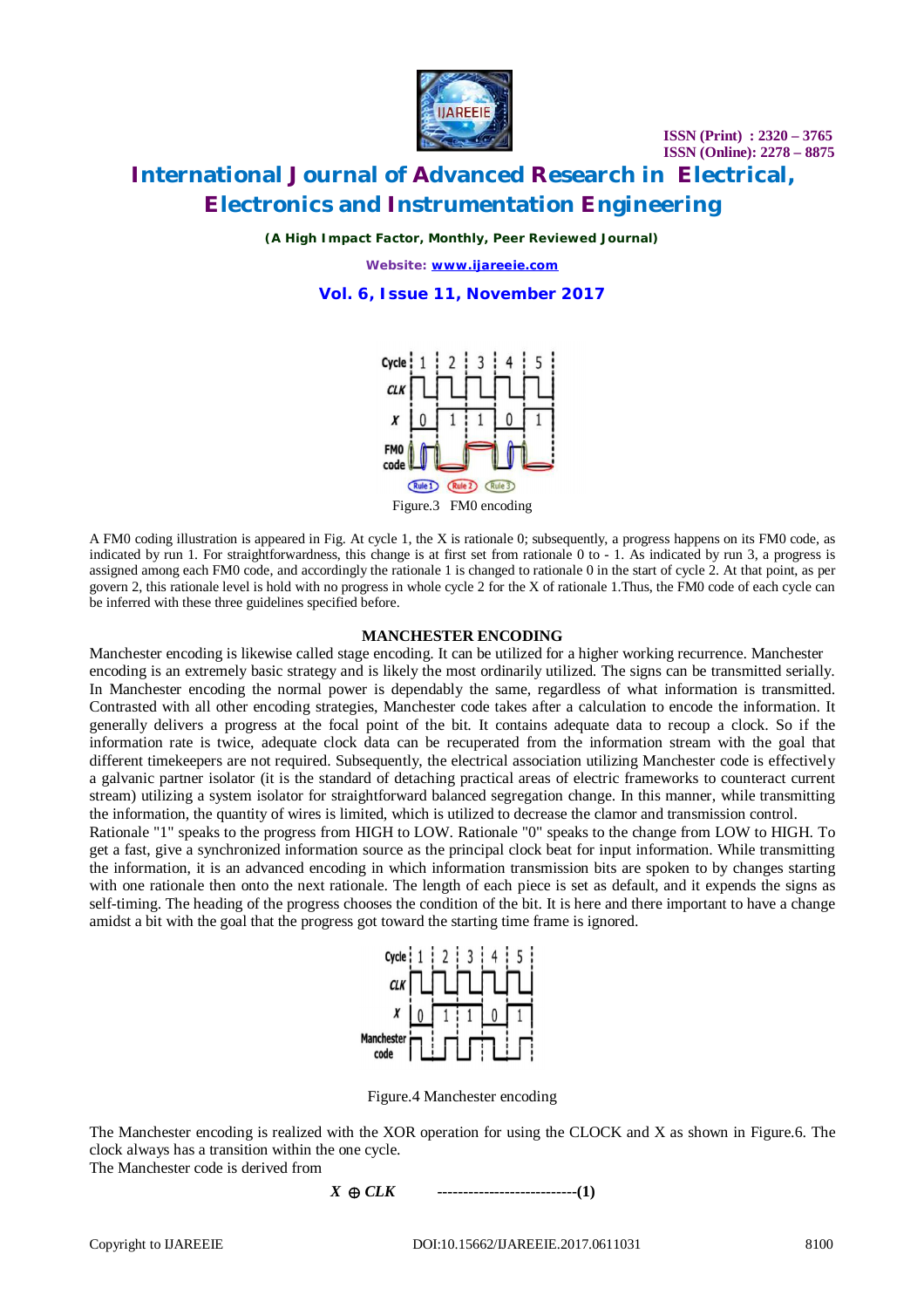

# **International Journal of Advanced Research in Electrical, Electronics and Instrumentation Engineering**

*(A High Impact Factor, Monthly, Peer Reviewed Journal)*

*Website: [www.ijareeie.com](http://www.ijareeie.com)*

### **Vol. 6, Issue 11, November 2017**

The truth table and symbol for XOR gate is shown



The truth table above shows that the output of an Exclusive-OR gate ONLY goes "HIGH" when both of its two input terminals are at "DIFFERENT" logic levels with respect to each other. If these two inputs, A and B are both at logic level "1" or both at logic level "0" the output is a "0" making the gate an "odd but not the even gate". This ability of the Exclusive-OR gate to compare two logic levels and produce an output value dependent upon the input condition is very useful in computational logic circuits as it gives us the following Boolean expression of:

$$
Q = (A \oplus B) = A.B + A.B
$$

The logic function implemented by a 2-input Ex-OR is given as either: "A OR B but NOT both" will give an output at Q. In general, an Ex-OR gate will give an output value of logic "1" ONLY when there are an **ODD** number of 1's on the inputs to the gate, if the two numbers are equal, the output is "0".

### **FLOW STATE CODE PRINCIPLE FOR FM0**

The FM0 code starts with the FSM principle. The FSM of FM0 code classified into four states. The four states as shown in the below Fig and its state diagram is shown in Fig.





Figure.5 FSM of FM0 Figure.6 State diagram for FSM

Suppose the initial state is S1, and its state code is 11 for A and B, respectively.

- If the X is logic-0, the state-transition must follow both rules for FM01 and 3.<br>
The only one next-state that can satisfy both rules for the X of logic-0 is S3.
- 
- The only one next-state that can satisfy both rules for the X of logic-0 is S3.<br>If the X is logic-1, the state-transition must follow both rules for FM0 2 and If the X is logic-1, the state-transition must follow both rules for FM0 2 and 3.
- The only one next-state that can satisfy both rules for the X of logic-1 is S4.
- Thus, the state-transition of each state can be completely constructed.

The FSM of FM0 can also conduct the transition table of each state A (t) and B (t) represent the discrete-time state code of current-state at time instant t.

Their previous-states are denoted as the  $A(t-1)$  and the  $B(t-1)$ , respectively.

With the transition table in Table 3.1, the Boolean functions of A (t) and B (t) are given as

 **A(t) = B(t − 1) ---------------------------------------(2)**

 **B(t) = X ⊕****B(t − 1)----------------------------------(3)**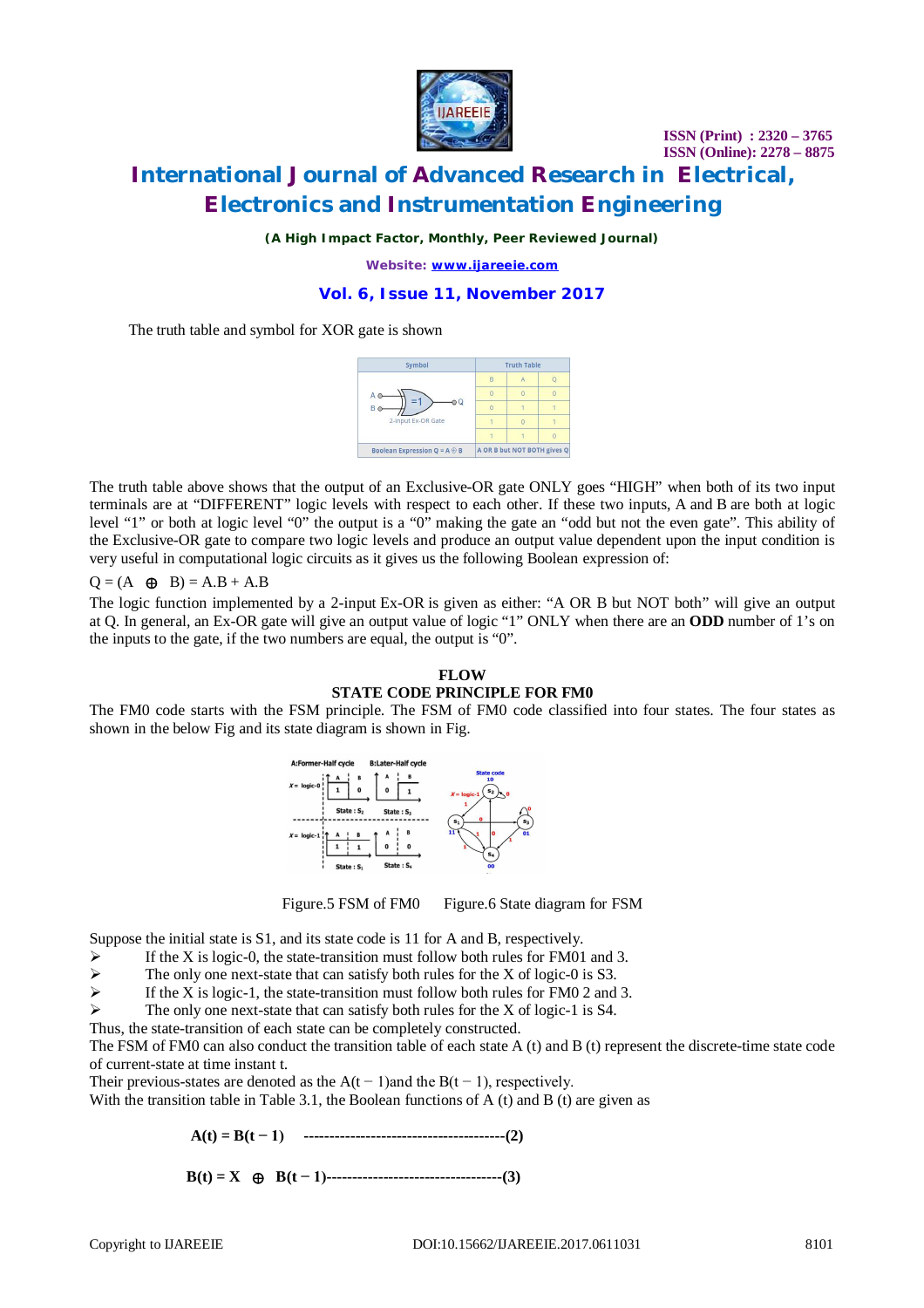

# **International Journal of Advanced Research in Electrical, Electronics and Instrumentation Engineering**

*(A High Impact Factor, Monthly, Peer Reviewed Journal)*

*Website: [www.ijareeie.com](http://www.ijareeie.com)*

### **Vol. 6, Issue 11, November 2017**

With both  $A(t)$  and  $B(t)$ , the Boolean function of FM0 code is denoted as

### **CLK A(t) + ~ CLK B(t) -----------------------(4)**



Figure.7 .Block diagram for FM0

The block diagram in Fig3.2 has an XOR gate, DFF, inverter, and MUX. For example, the XOR gate has one input as feedback that is 0, and another input as 1. This XOR output is given to DFF1, and it also has a CLK signal with an output of 1. Another DFF2 has an input as 1 and CLK. The output is 1. Both DFF outputs are given to MUX, and also it has a CLK with it that produces the output based on selection lines. If the selection line is 0, it produces the output as DFF1 as FM0 output. Otherwise, the selection line is 0 and produces an output as DFF2 or FM0 output.

### **STATE CODE PRINCIPLE FOR MANCHESTER**



Figure.8 .State Diagram for Manchester

Table 1 For state machine diagram of Manchester encoder



The four states available are 00, 01, 10, and 11 as shown in Fig 3.3. There is also RST. A transition was obtained based on 1 and 0. Based on the Table 3.2, in the initial state, reset is 1, and then the next state will be 00. After that reset it will always be 0. When the input is 0 and the current state is 00, the next state is 01. If the input is 1 and the current state is 00, the next state is 10. When the input is 0, and the current state is 01, the next state is 01. And if the input is 1, and the current state is 01, next state is 11. When the input is 0, and the current state is 10, the next state is 11. If the input is 1, and the current state is 10, the next state is 10. When the input is 0, and the current state is 11, and the next state will be 00. Finally, if the input is 1, and the current state is 11, the next state is 01.

### **ADVANTAGES FOR MANCHESTER ENCODING**

The main advantage is that the signal synchronizes itself, minimizes the error rate, and optimizes the reliability. The drawbacks to this encoding are that more bits are needed to transmit in the Manchester encoding signal than the original signal, and it needs more bandwidth.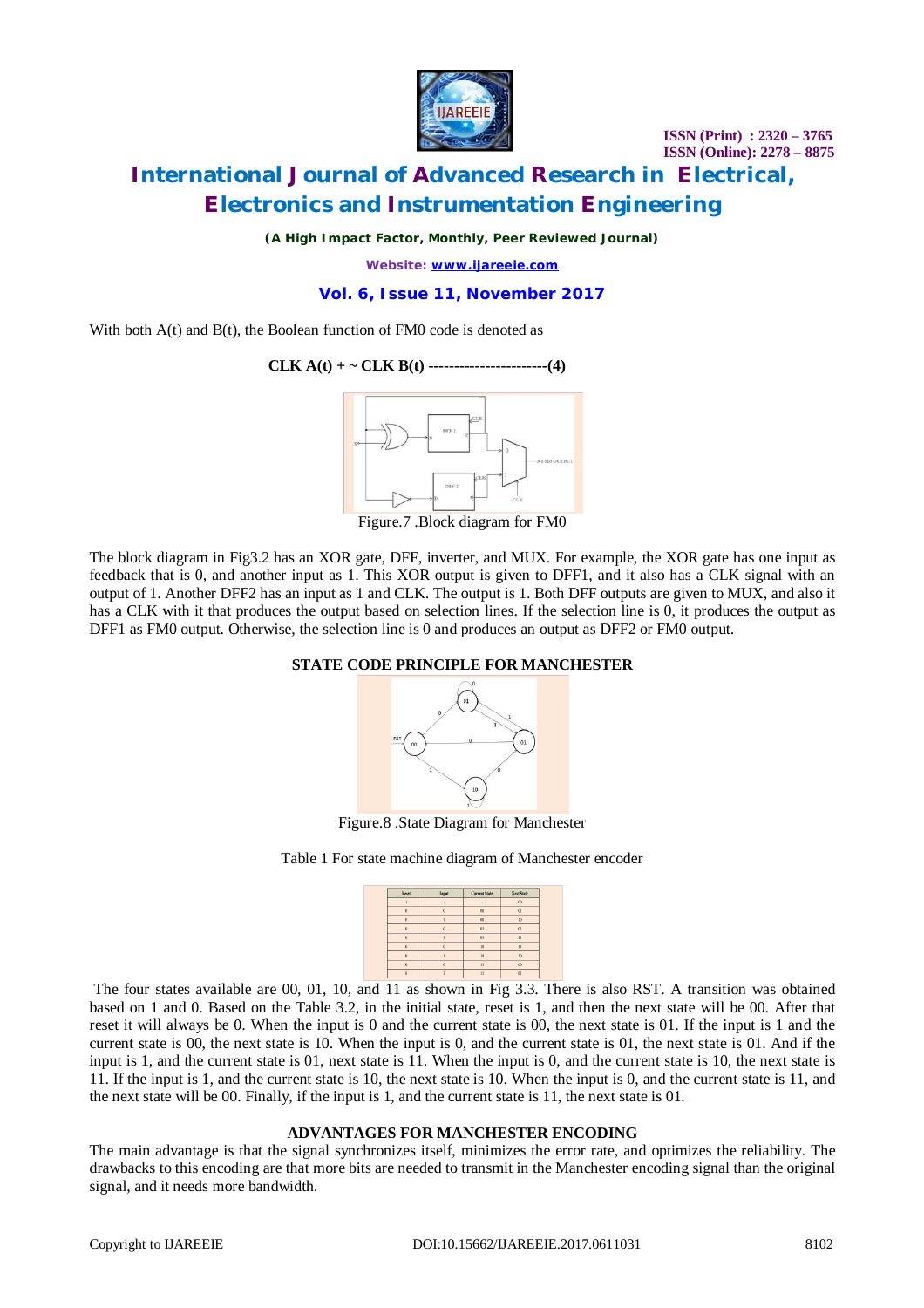

# **International Journal of Advanced Research in Electrical, Electronics and Instrumentation Engineering**

*(A High Impact Factor, Monthly, Peer Reviewed Journal)*

*Website: [www.ijareeie.com](http://www.ijareeie.com)*

### **Vol. 6, Issue 11, November 2017**

#### **DESIGN OF FMO/MANCHESTER**

The hardware architecture of the fm0/Manchester code. The top part is denoted the fm0 code and then the bottom part is denoted as the Manchester code. In FM0 code the DFFA and DFFB are used to store the state code of the FM0 code and also mux\_1 and not gate is used in the FM0 code.



Figure.9 .Hardware architecture of FM0 and Manchester

- When the mode=0 it is for the FM0 code.<br>
The Manchester code is developed only u
- The Manchester code is developed only using the XOR gate and when the mode=1 is for the Manchester code.

The component is defined as the hardware to perform a specific logic function, such as AND, OR, NOT, and flip-flop. The active components in the above Table 4.1 means the components are work in the both FM0 and Manchester code no matter what encoding method is adopted. The total components means the number of the components are present in the whole circuit.

The HUR rate is calculated by following formula

Active Components  $HUR =$  ------------------------- x 100% Total Components

For both the encoding methods the total components is 7.For the FM0 code the total component is 7 and then the active component is 6.In Manchester code the total component is 7 the active components are 2 used without SOLS.

For FM0 encoding, the active components are 6, and its HUR is 85.71%. For Manchester encoding, the active components are 2, comprising XOR−2 and MUX−2, and its HUR is as low as 28.57%. On average, this hardware architecture has a poor HUR of 57.14%, and almost half of total components are wasted.In proposed work reduce the total components from 7 to 6 and. In this paper two multiplexer is used in proposed work reduce two multiplexer from one multiplexer, when reduce the multiplexer the total components are reduced the area and then the power consumption also reduced.

### **LIMITATION ANALYSIS ON HARDWARE UTILIZATION OF FM0 ENCODER AND MANCHESTER ENCODER**

This hardware architecture has a poor HUR of 57.14%, and almost half of total components are wasted.

 $\triangleright$  The coding-diversity between the FM0 and Manchester codes seriously limits the potential to design a fully reused VLSI architecture.

 $\triangleright$  The number of LUT's required here are 5 and so the power required for implementing this encoding architecture is also high.

The purpose of SOLS technique is to design a fully reused VLSI architecture for FM0 and Manchester encodings.

- The SOLS technique is classified into two parts
- $\triangleright$  Area compact retiming<br> $\triangleright$  Balance logic operation
- Balance logic operation sharing

Each part is individually described as follows. Finally, the performance evaluation of the SOLS technique is given.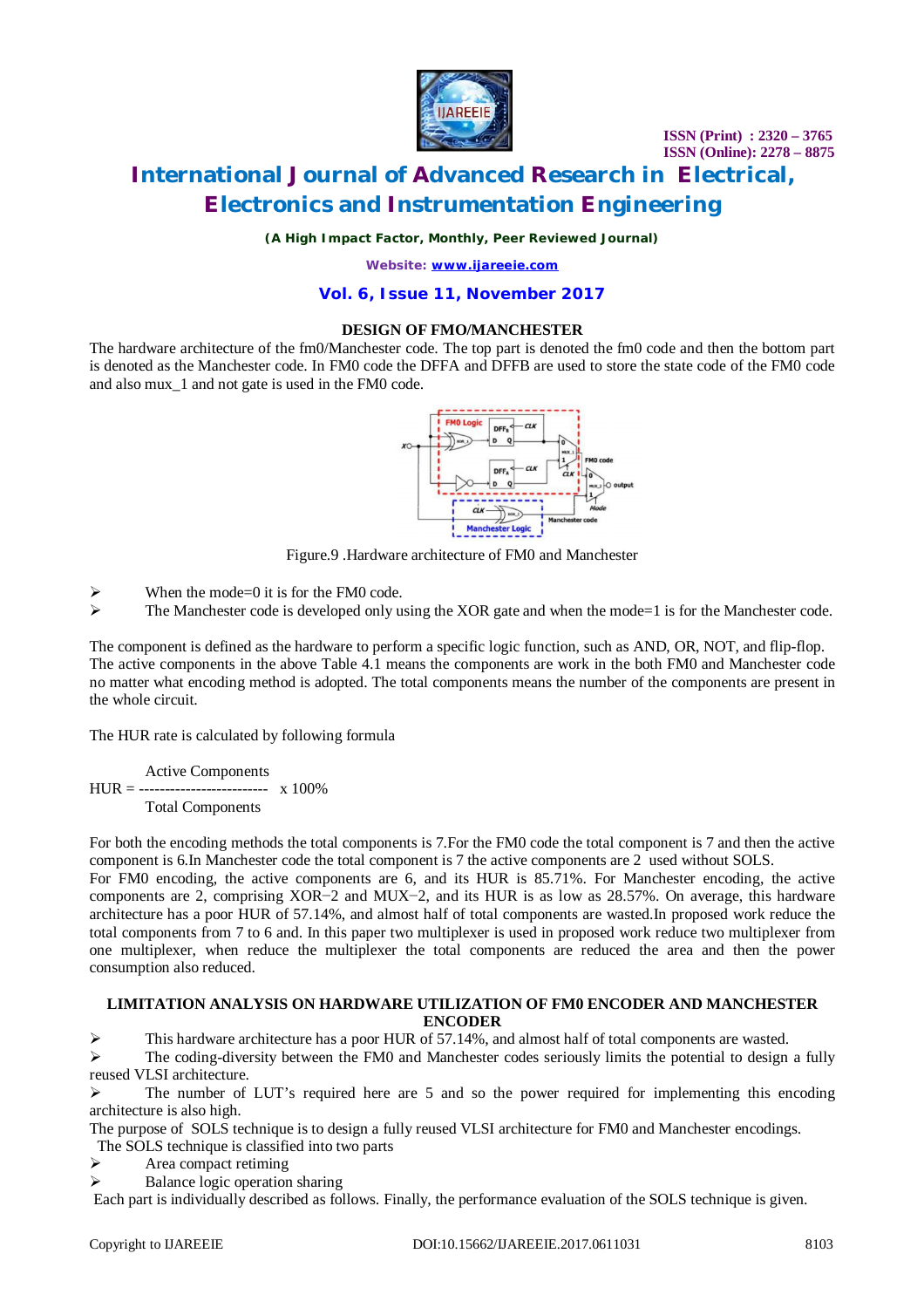

# **International Journal of Advanced Research in Electrical, Electronics and Instrumentation Engineering**

*(A High Impact Factor, Monthly, Peer Reviewed Journal)*

*Website: [www.ijareeie.com](http://www.ijareeie.com)*

### **Vol. 6, Issue 11, November 2017**

### **III. RESULTS**

### **MUX-CLOCK-SCHEMATICS**



**MUX-CLOCK-LAYOUT** <u>Isaacaanaan sanaa l</u>

|                  | п         |        |              |  |
|------------------|-----------|--------|--------------|--|
| ٠                |           | ۰      |              |  |
|                  |           | 83     | <b>STATE</b> |  |
|                  |           |        |              |  |
|                  |           | E.     |              |  |
|                  |           | 88     | ۰            |  |
| ۰<br>٠<br>٠<br>۰ | <b>RB</b> | n<br>- | m<br>۰       |  |
| H                |           |        | п<br>E<br>m  |  |
|                  |           |        |              |  |

### **MUX-CLOCK-OUTPUT WAVE FORMS**



### **MUX-MODE-SCHEMATIC**



### **MUX-MODE-LAYOUT**

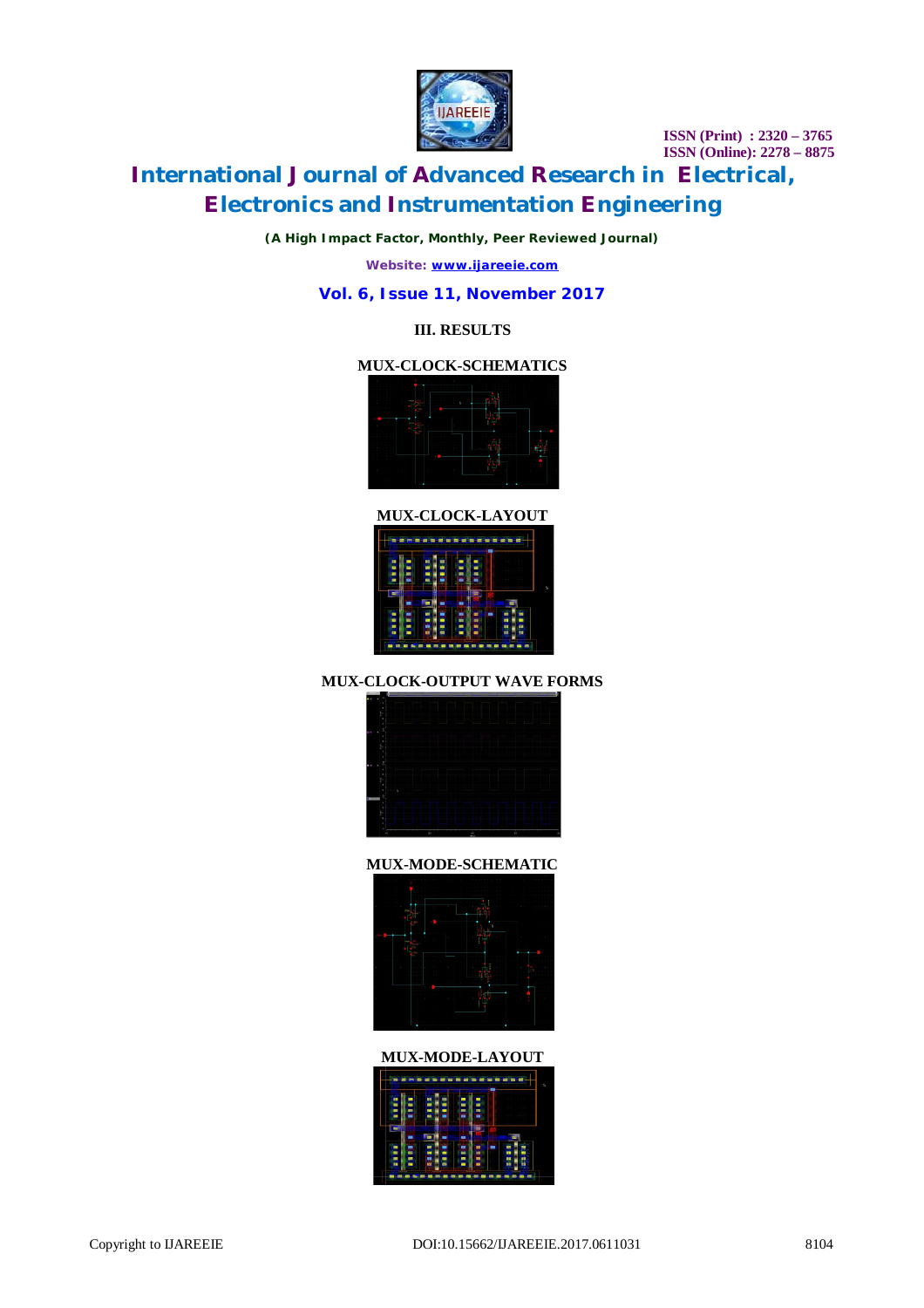

# **International Journal of Advanced Research in Electrical, Electronics and Instrumentation Engineering**

*(A High Impact Factor, Monthly, Peer Reviewed Journal)*

*Website: [www.ijareeie.com](http://www.ijareeie.com)*

### **Vol. 6, Issue 11, November 2017**

### **MUX-MODE-OUTPUT WAVE FORMS**



### **FMO/MANCHESTER SCHEMATIC**



### **FMO/MANCHESTER WAVE FORMS**



### **IV.CONCLUSION**

The coding-decent variety amongst FM0 and Manchester encodings causes the confinement on equipment use of VLSI engineering outline. A confinement examination on equipment usage of FM0 and Manchester encodings is talked about in detail. In this thesis, the completely reused VLSI engineering utilizing SOLS procedure for both FM0 and Manchester encodings is proposed. The SOLS system kills the confinement on equipment usage by two center strategies: area compact retiming and adjust rationale operation sharing. The region conservative retiming moves the equipment asset to decrease 22 transistors. The adjust rationale operation sharing proficiently joins FM0 and Manchester encodings with the indistinguishable rationale parts. The encoding capacity of this thesis can completely bolster the DSRC norms of America, Europe, and Japan. This paper builds up a completely reused VLSI engineering, as well as displays an aggressive execution contrasted and the current works.